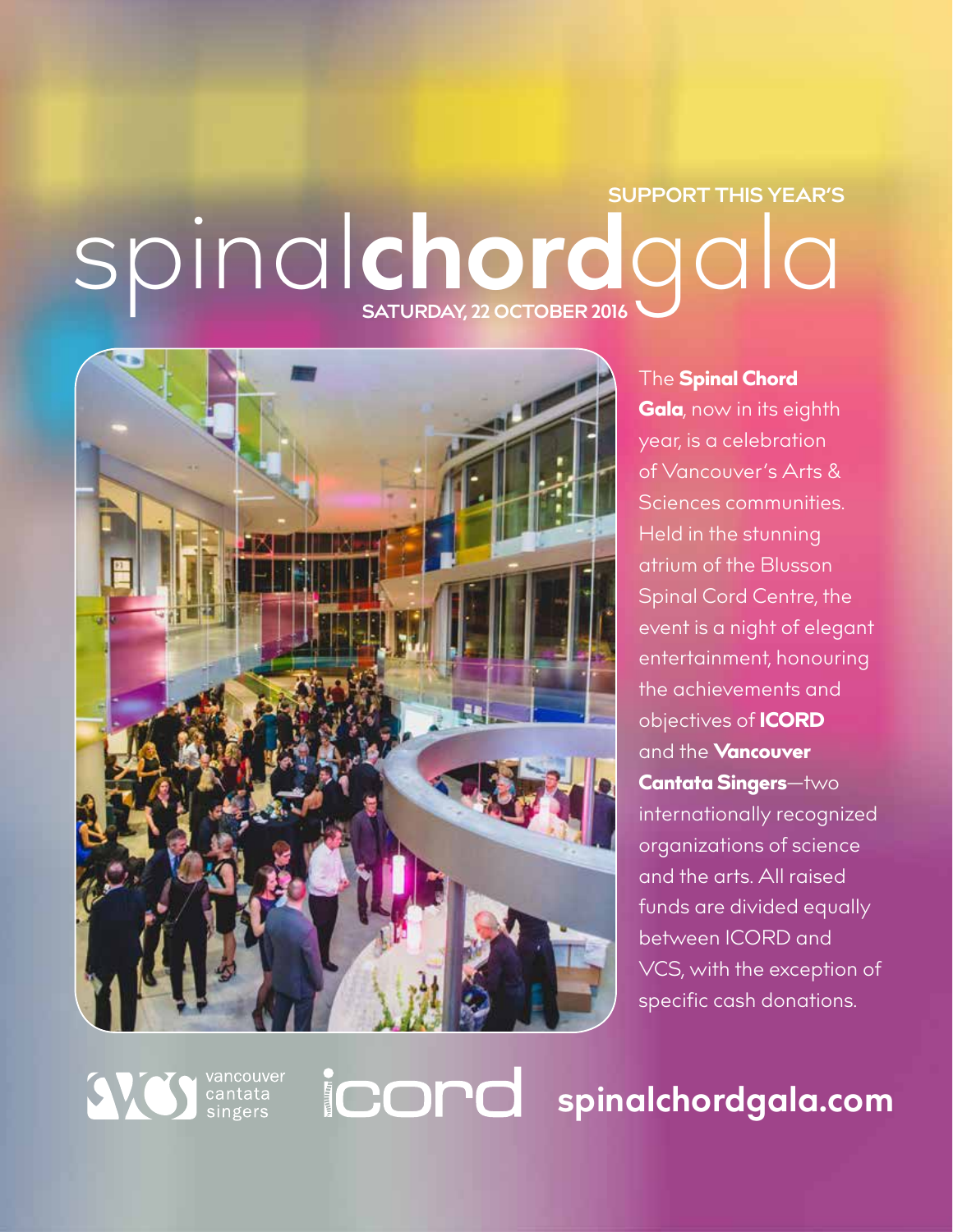### How can you be a part of this unique event?

We are seeking donations of products and services from businesses and individuals in the community. Donations could include:

- gift cards for restaurants, services, and shops;
- tickets to sporting events, theatre performances and concerts;
- gourmet gift baskets and bottles of wine;
- artwork, jewelry, accessories.

Cash donations are also welcome.

Gift items (tangible items of property) are eligible for a tax receipt to the extent provided by federal law. Tax receipts cannot be issued for services.

### Contact us! We'll be happy to discuss your options.

Cheryl Niamath ICORD Communications & Admin Manager 604-675-8844 niamath@icord.org

Sarah McGrath Vancouver Cantata Singers Board Member spinalchord@vancouvercantatasingers.com

Diana Gallivan Development Officer UBC Faculty of Medicine 604-827-2376 diana.gallivan@ubc.ca

Yasaman Best ICORD Finance Assistant & Gala team member, 604-675-8833 ybest@icord.org

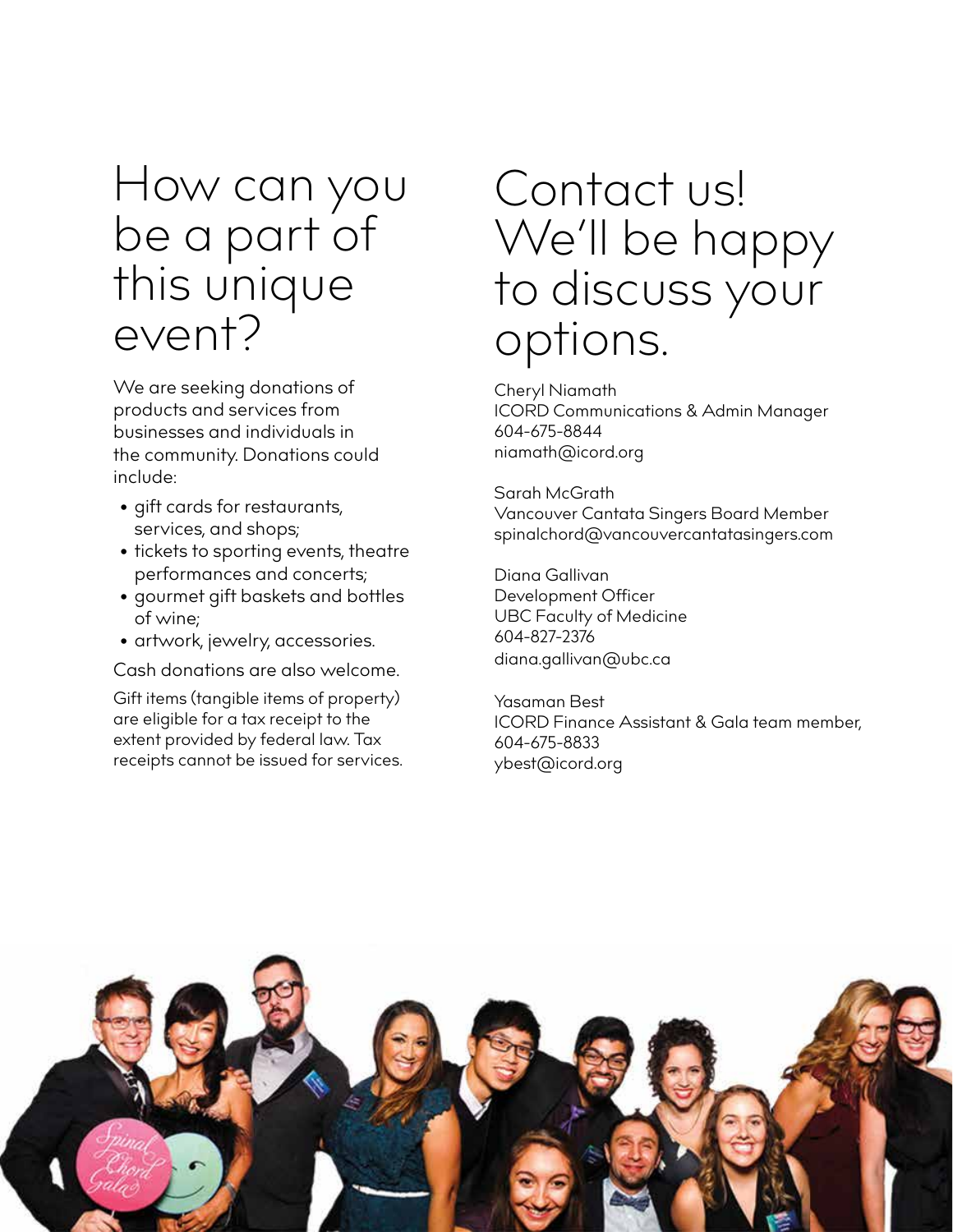## Sponsorship benefits

#### **Bronze \$50+**

#### **For your cash or in-kind donation:**

- Your name or company name included in the event programme and on the event web page for at least one year, with direct links to your web site;
- Your name or logo displayed on Donor Recognition screens during the event.

#### **Silver \$500+**

**For your cash or in-kind donation: all Bronze-level benefits, plus one ticket to the event.** 

**Gold \$1,500+** 

#### **For your cash or in-kind donation: all Silver-level benefits, plus**

- Your name or company logo displayed on selected printed and electronic documents and on the event web page for at least one year, with direct links to your web site;
- Invitation to Donor Tour of ICORD Research Facilities;
- Two tickets to the blockbuster Vancouver Cantata Singers' Christmas concert;
- Additional ticket to the event (two tickets in total).

#### **Platinum \$3,000+**

#### **For your cash or in-kind donation: all Gold-level benefits, plus**

- Your name or logo prominently displayed multiple times on Donor Recognition screens during the event;
- Live promo by MC during event;
- Four tickets to the blockbuster Vancouver Cantata Singers' Christmas concert;
- Additional ticket to the event (three tickets in total).

#### **Diamond \$4,500+**

#### **For your cash or in-kind donation: all Platinum-level benefits, plus**

- Two Season Tickets to VCS 2016/17 Season;
- Additional ticket to the event (four tickets in total).

#### **Presenting Sponsor \$7,000+**

#### **For your cash donation: all Diamond-level benefits, plus**

- Your name or company logo prominently displayed on all printed and electronic documents (posters, flyers, postcards, programme, media releases) and on the event web page for at least one year, with direct links to your web site;
- Opportunity to display your banner or promotional material at the event;
- Private tour of ICORD research facility;
- Four Season Tickets to VCS 2016/17 Season;
- Additional two tickets to the event (six tickets total).